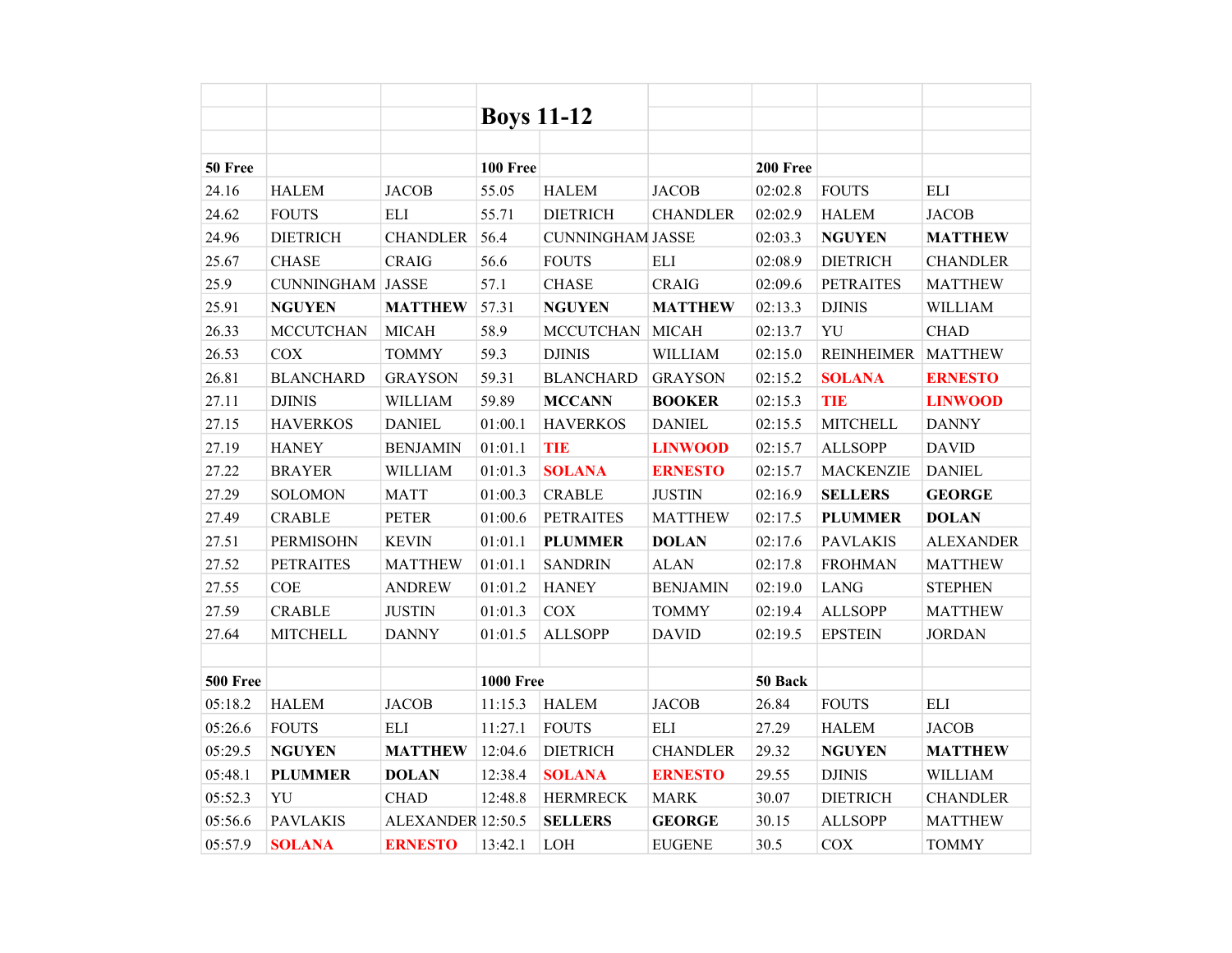| 05:59.8  | <b>MACKENZIE</b>  | <b>DANIEL</b>      | 14:39.4           | <b>KATZ</b>      | <b>MICHAEL</b> | 30.95     | <b>TATE</b>               | ACE                |
|----------|-------------------|--------------------|-------------------|------------------|----------------|-----------|---------------------------|--------------------|
| 06:03.0  | <b>PETRAITES</b>  | <b>MATTHEW</b>     | 16.34.5           | <b>BRODERICK</b> | <b>CONNOR</b>  | 31.21     | <b>HAVERKOS</b>           | <b>DANIEL</b>      |
| 06:06.8  | <b>SELLERS</b>    | <b>GEORGE</b>      |                   |                  |                | 31.48     | <b>COYER</b>              | <b>RYAN</b>        |
| 06:08.0  | <b>DJINIS</b>     | WILLIAM            | <b>1650 Free</b>  |                  |                | 31.49     | YU                        | <b>CHAD</b>        |
| 06:09.3  | <b>HERMRECK</b>   | <b>MARK</b>        | 17:59.0           | <b>HALEM</b>     | <b>JACOB</b>   | 31.6      | <b>PLUMMER</b>            | <b>DOLAN</b>       |
| 06:12.0  | <b>TROLLINGER</b> | <b>MATT</b>        | 20:18.6           | <b>FOUTS</b>     | <b>ELI</b>     | 31.65     | <b>TIE</b>                | <b>LINWOOD</b>     |
| 06:24.1  | <b>HEATH</b>      | <b>MICHAEL</b>     | 21:24.7           | <b>HERMRECK</b>  | <b>MARK</b>    | 31.88     | <b>CHASE</b>              | <b>CRAIG</b>       |
| 06:25.1  | <b>DIETRICH</b>   | <b>CHANDLER</b>    | 21.41.3           | <b>SELLERS</b>   | <b>GEORGE</b>  | 32.08     | <b>JIANG</b>              | <b>ERIC</b>        |
| 06:28.1  | $\rm JUNG$        | <b>ADAM</b>        | 23:17.4           | LOH              | <b>EUGENE</b>  | 32.1      | <b>BLANCHARD GRAYSON</b>  |                    |
| 06:30.5  | $\rm LOH$         | <b>EUGENE</b>      |                   |                  |                | 32.1      | <b>ALLSOPP</b>            | <b>DAVID</b>       |
| 06:30.6  | <b>BADER</b>      | <b>MICHAEL</b>     |                   |                  |                | 32.18     | <b>CONCEPCION NICOLAS</b> |                    |
| 06:34.9  | <b>NECKE</b>      | <b>IAN</b>         |                   |                  |                | 32.18     | <b>CHODNICKI</b>          | <b>KEVIN</b>       |
| 06:35.8  | <b>DAILEY</b>     | <b>SHAMUS</b>      |                   |                  |                | 32.28     | <b>MITCHELL</b>           | <b>DANNY</b>       |
|          |                   |                    |                   |                  |                |           |                           |                    |
|          |                   |                    |                   |                  |                |           |                           |                    |
|          |                   |                    |                   |                  |                |           |                           |                    |
|          |                   |                    |                   |                  |                |           |                           |                    |
|          |                   |                    |                   |                  |                |           |                           |                    |
|          |                   |                    |                   |                  |                |           |                           |                    |
|          |                   |                    |                   |                  |                |           |                           |                    |
|          |                   |                    | <b>Boys 11-12</b> |                  |                |           |                           |                    |
| 100 Back |                   |                    | 200 Back          |                  |                | 50 Breast |                           |                    |
| 59.25    | <b>FOUTS</b>      | <b>ELI</b>         | 02:06.9           | <b>FOUTS</b>     | <b>ELI</b>     | 30.36     | <b>HALEM</b>              | <b>JACOB</b>       |
| 01:01.6  | <b>HALEM</b>      | <b>JACOB</b>       | 02:14.5           | <b>HALEM</b>     | <b>JACOB</b>   | 30.61     | <b>FOUTS</b>              | $\mathop{\rm ELI}$ |
| 01:02.7  | <b>NGUYEN</b>     | <b>MATTHEW</b>     | 02:16.9           | <b>NGUYEN</b>    | <b>MATTHEW</b> | 30.65     | <b>CHASE</b>              | <b>CRAIG</b>       |
| 01:04.6  | <b>DJINIS</b>     | WILLIAM            | 02:21.7           | YU               | <b>CHAD</b>    | 31.36     | REINHEIMER   MATTHEW      |                    |
| 01:05.8  | <b>ALLSOPP</b>    | <b>MATTHEW</b>     | 02:25.2           | <b>SOLANA</b>    | <b>ERNESTO</b> | 32.12     | <b>CUNNINGHAN JASSE</b>   |                    |
| 01:06.4  | <b>COYER</b>      | <b>RYAN</b>        | 02:25.7           | <b>TIE</b>       | <b>LINWOOD</b> | 32.24     | <b>PETRAITES</b>          | <b>MATTHEW</b>     |
| 01:07.4  | YU                | <b>CHAD</b>        | 02:27.5           | <b>PLUMMER</b>   | <b>DOLAN</b>   | 33.14     | <b>NGUYEN</b>             | <b>MATTHEW</b>     |
| 01:07.6  | <b>PLUMMER</b>    | <b>DOLAN</b>       | 02:27.8           | <b>JIANG</b>     | <b>ERIC</b>    | 33.48     | <b>OURSLER</b>            | <b>DYLAN</b>       |
| 01:07.8  | <b>MITCHELL</b>   | <b>DANNY</b>       | 02:28.1           | <b>HERMRECK</b>  | <b>MARK</b>    | 33.85     | COX                       | <b>TOMMY</b>       |
| 01:08.0  | <b>JIANG</b>      | <b>ERIC</b>        | 02:32.9           | <b>MCCANN</b>    | <b>BOOKER</b>  | 33.98     | <b>GROUND</b>             | <b>MIKEY</b>       |
| 01:08.3  | <b>DIETRICH</b>   | CHANDLER   02:40.0 |                   | <b>FREDERICK</b> | <b>CARSON</b>  | 34.58     | <b>HANEY</b>              | <b>BENJAMIN</b>    |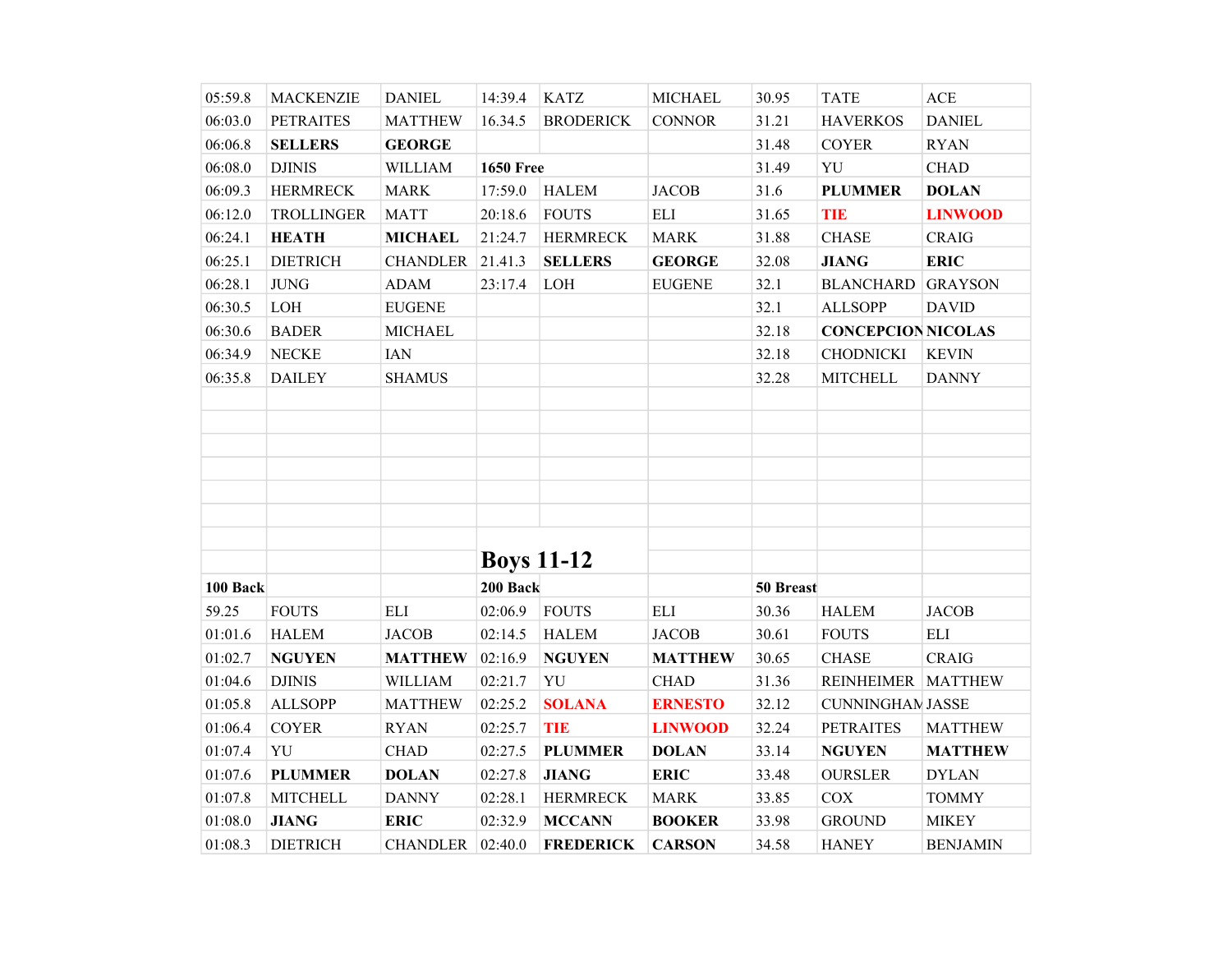| 01:08.4    | <b>TIE</b>              | <b>LINWOOD</b> | 02:44.9    | <b>HEATH</b>     | <b>MICHAEL</b>  | 34.71         | <b>PERMISOHN</b>          | <b>KEVIN</b>    |
|------------|-------------------------|----------------|------------|------------------|-----------------|---------------|---------------------------|-----------------|
| 01:08.5    | <b>SOLANA</b>           | <b>ERNESTO</b> | 02:45.5    | LOH              | <b>EUGENE</b>   | 34.81         | <b>NAVALEZA</b>           | AJ              |
| 01:08.9    | <b>ALLSOPP</b>          | <b>DAVID</b>   | 02:46.4    | <b>DIETRICH</b>  | <b>THEODORE</b> | 35.09         | <b>DIETRICH</b>           | <b>CHANDLER</b> |
| 01:09.2    | <b>MCCUTCHAN</b>        | <b>MICAH</b>   | 02:53.0    | <b>GRIFFITH</b>  | <b>LUKE</b>     | 35.17         | <b>LANG</b>               | <b>STEPHEN</b>  |
| 01:09.0    | <b>MACKENZIE</b>        | <b>DANIEL</b>  | 02:53.3    | <b>NAGAO</b>     | <b>TAIKI</b>    | 35.23         | <b>SPANO</b>              | <b>ANTHONY</b>  |
| 01:10.0    | COX                     | <b>TOMMY</b>   | 02:55.6    | LA               | <b>COLIN</b>    | 35.36         | <b>WARD</b>               | <b>JUSTIN</b>   |
| 01:10.2    | <b>CONCEPCION</b>       | <b>NICOLAS</b> | 02:57.6    | ${\rm H}{\rm U}$ | <b>JASON</b>    | 35.49         | <b>HILTON</b>             | <b>COLE</b>     |
| 01:10.8    | <b>PLUMMER</b>          | <b>CULLEN</b>  | 03:01.0    | <b>ZHANG</b>     | <b>MICHAEL</b>  | 35.49         | <b>DJINIS</b>             | <b>WILLIAM</b>  |
| 01:11.3    | <b>TROLLINGER</b>       | <b>MATT</b>    | 03:15.9    | <b>STUBNER</b>   | <b>WILLIAM</b>  | 35.5          | <b>CHASE</b>              | <b>CHRIS</b>    |
|            |                         |                |            |                  |                 |               |                           |                 |
| 100 Breast |                         |                | 200 Breast |                  |                 | <b>50 Fly</b> |                           |                 |
| 01:07.3    | <b>CHASE</b>            | <b>CRAIG</b>   | 02:31.2    | <b>HALEM</b>     | <b>JACOB</b>    | 26.07         | <b>HALEM</b>              | <b>JACOB</b>    |
| 01:09.4    | <b>REINHEIMER</b>       | <b>MATTHEW</b> | 02:35.4    | <b>FOUTS</b>     | <b>ELI</b>      | 26.41         | <b>FOUTS</b>              | ELI             |
| 01:10.0    | <b>PETRAITES</b>        | <b>MATTHEW</b> | 02:37.9    | <b>NGUYEN</b>    | <b>MATTHEW</b>  | 27.42         | REINHEIMER   MATTHEW      |                 |
| 01:10.0    | <b>HALEM</b>            | <b>JACOB</b>   | 02:43.6    | <b>SPANO</b>     | <b>ANTHONY</b>  | 28.69         | <b>DIETRICH</b>           | <b>CHANDLER</b> |
| 01:10.8    | <b>FOUTS</b>            | ELI            | 02:45.2    | <b>NAVALEZA</b>  | AJ              | 28.74         | <b>CHODNICKI</b>          | <b>KEVIN</b>    |
| 01:11.0    | <b>CUNNINGHAM JASSE</b> |                | 02:45.5    | YU               | <b>CHAD</b>     | 28.86         | <b>DJINIS</b>             | <b>WILLIAM</b>  |
| 01:12.9    | <b>NGUYEN</b>           | <b>MATTHEW</b> | 02:48.9    | <b>FROHMAN</b>   | <b>MATTHEW</b>  | 28.91         | <b>CHASE</b>              | <b>CRAIG</b>    |
| 01:12.9    | <b>OURSLER</b>          | <b>DYLAN</b>   | 02:50.1    | <b>SELLERS</b>   | <b>GEORGE</b>   | 29.33         | COX                       | <b>TOMMY</b>    |
| 01:14.7    | COX                     | <b>TOMMY</b>   | 02:51.2    | <b>PLUMMER</b>   | <b>DOLAN</b>    | 29.73         | <b>CUNNINGHAN JASSE</b>   |                 |
| 01:15.7    | <b>SPANO</b>            | <b>ANTHONY</b> | 02:51.5    | <b>LANG</b>      | <b>STEPHEN</b>  | 29.77         | MCCUTCHAN MICAH           |                 |
| 01:16.0    | YU                      | <b>CHAD</b>    | 02:53.6    | <b>JIANG</b>     | <b>ERIC</b>     | 29.92         | <b>NGUYEN</b>             | <b>MATTHEW</b>  |
| 01:16.2    | <b>NAVALEZA</b>         | $A$ $J$        | 02:56.5    | <b>MARA</b>      | <b>ETHAN</b>    | 29.99         | <b>CONCEPCION NICOLAS</b> |                 |
| 01:16.4    | <b>PERMISOHN</b>        | <b>KEVIN</b>   | 02:59.3    | <b>LEWIS</b>     | <b>EVAN</b>     | 30.01         | <b>BLANCHARD</b> GRAYSON  |                 |
| 01:16.8    | <b>LANG</b>             | <b>STEPHEN</b> | 02:59.9    | <b>HEATH</b>     | <b>MICHAEL</b>  | 30.43         | <b>ZEINEDDIN</b>          | PIERRE          |
| 01:17.5    | <b>MITCHELL</b>         | <b>DANNY</b>   | 03:01.4    | <b>GOETTSCH</b>  | <b>AIDAN</b>    | 30.44         | <b>PLUMMER</b>            | <b>DOLAN</b>    |
| 01:17.7    | <b>CHASE</b>            | <b>CHRIS</b>   | 03:04.6    | <b>MAZZANTI</b>  | <b>MATTHEH</b>  | 30.51         | <b>DRESSLER</b>           | <b>MICHAEL</b>  |
| 01:18.0    | <b>WARD</b>             | <b>JUSTIN</b>  | 03:05.0    | <b>SOLANA</b>    | <b>ERNESTO</b>  | 30.59         | <b>BRAYER</b>             | <b>WILLIAM</b>  |
| 01:18.0    | <b>GROUND</b>           | <b>MIKEY</b>   | 03:06.7    | <b>DIETRICH</b>  | <b>CHANDLER</b> | 30.64         | <b>SANDRIN</b>            | <b>ALAN</b>     |
| 01:18.2    | <b>FROHMAN</b>          | <b>MATTHEW</b> | 03:07.2    | <b>ZEINEDDIN</b> | PIERRE          | 30.65         | <b>ALLSOPP</b>            | <b>MATTHEW</b>  |
| 01:19.0    | <b>SELLERS</b>          | <b>GEORGE</b>  | 03:09.5    | <b>MASON</b>     | WILLIAM         | 30.75         | <b>ROSEN</b>              | <b>KEVIN</b>    |
|            |                         |                |            |                  |                 |               |                           |                 |
|            |                         |                |            |                  |                 |               |                           |                 |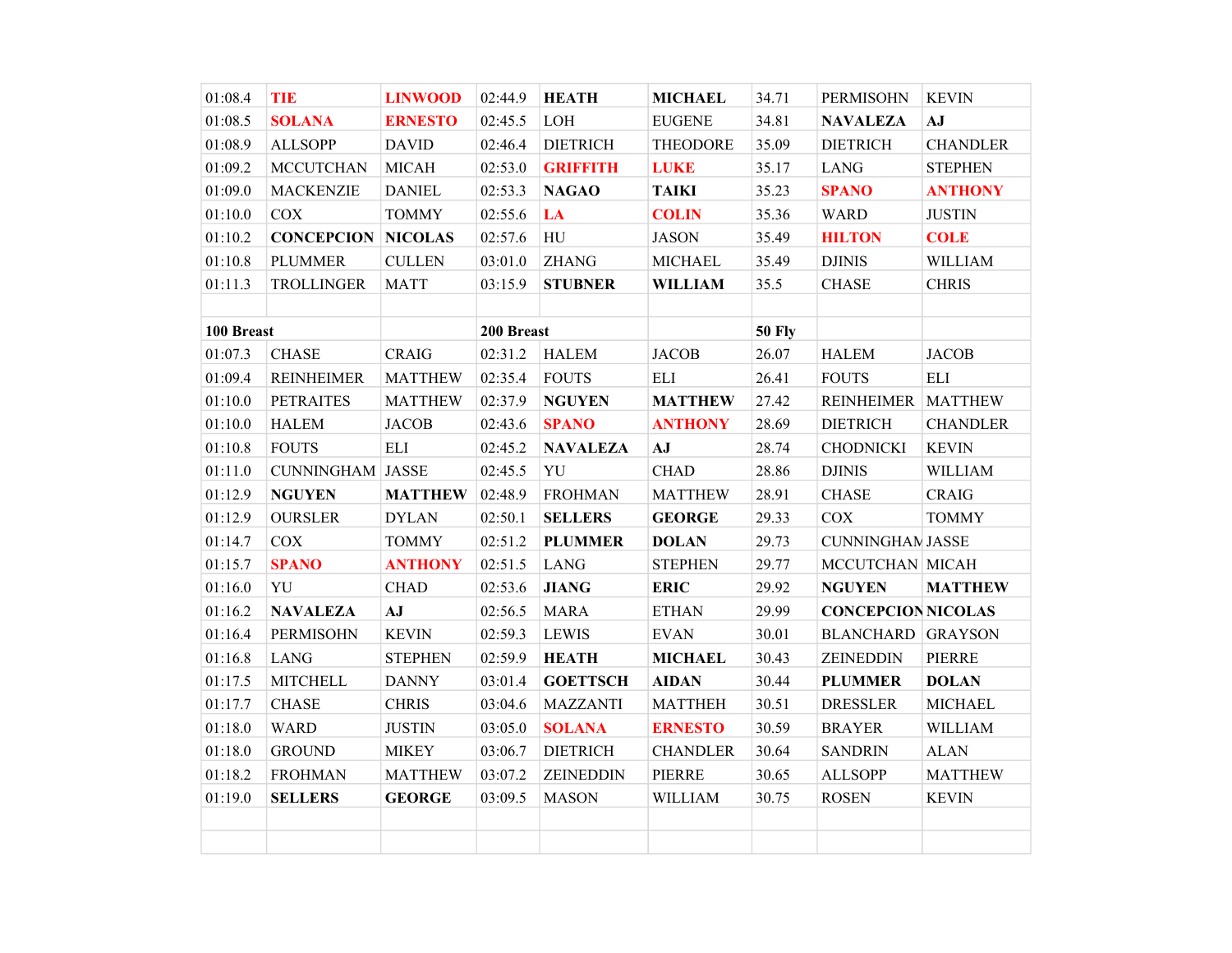|                |                         |                | <b>Boys 11-12</b> |                  |                 |         |                           |                 |
|----------------|-------------------------|----------------|-------------------|------------------|-----------------|---------|---------------------------|-----------------|
| <b>100 Fly</b> |                         |                | <b>200 Fly</b>    |                  |                 | 100 IM  |                           |                 |
| 01:00.2        | <b>FOUTS</b>            | <b>ELI</b>     | 02:11.8           | <b>FOUTS</b>     | <b>ELI</b>      | 58.48   | <b>HALEM</b>              | <b>JACOB</b>    |
| 01:02.1        | <b>HALEM</b>            | <b>JACOB</b>   | 02:30.2           | <b>PLUMMER</b>   | <b>DOLAN</b>    | 59.84   | <b>FOUTS</b>              | <b>ELI</b>      |
| 01:02.4        | <b>REINHEIMER</b>       | <b>MATTHEW</b> | 02:30.3           | <b>SELLERS</b>   | <b>GEORGE</b>   | 01:02.3 | <b>CHASE</b>              | <b>CRAIG</b>    |
| 01:02.4        | <b>CUNNINGHAM JASSE</b> |                | 02:31.9           | <b>HALEM</b>     | <b>JACOB</b>    | 01:03.2 | <b>REINHEIMER</b>         | <b>MATTHEW</b>  |
| 01:05.4        | <b>NGUYEN</b>           | <b>MATTHEW</b> | 02:34.9           | <b>HERMRECK</b>  | <b>MARK</b>     | 01:04.1 | <b>NGUYEN</b>             | <b>MATTHEW</b>  |
| 01:06.0        | <b>DJINIS</b>           | WILLIAM        | 02:39.2           | ZEINEDDIN        | <b>PIERRE</b>   | 01:06.8 | <b>DJINIS</b>             | <b>WILLIAM</b>  |
| 01:06.4        | ZEINEDDIN               | <b>PIERRE</b>  | 02:49.3           | <b>DIETRICH</b>  | <b>THEODORE</b> | 01:07.3 | <b>BLANCHARD</b>          | <b>GRAYSON</b>  |
| 01:06.9        | <b>COX</b>              | <b>TOMMY</b>   | 02:49.7           | LA               | <b>COLIN</b>    | 01:07.8 | <b>PLUMMER</b>            | <b>DOLAN</b>    |
| 01:07.0        | <b>PLUMMER</b>          | <b>DOLAN</b>   | 02:54.7           | <b>NGUYEN</b>    | <b>MATTHEW</b>  | 01:08.0 | <b>CUNNINGHAN JASSE</b>   |                 |
| 01:09.2        | <b>CONCEPCION</b>       | <b>NICOLAS</b> | 03:10.3           | <b>ENGLISH</b>   | <b>BRAIDON</b>  | 01:08.4 | <b>PETRAITES</b>          | <b>MATTHEW</b>  |
| 01:09.6        | <b>SELLERS</b>          | <b>GEORGE</b>  | 03:11.2           | <b>HEATH</b>     | <b>MICHAEL</b>  | 01:08.4 | <b>DIETRICH</b>           | <b>CHANDLER</b> |
| 01:10.4        | <b>CHASE</b>            | <b>CRAIG</b>   | 03:11.9           | <b>LOWELL</b>    | <b>DANIEL</b>   | 01:08.9 | <b>MITCHELL</b>           | <b>DANNY</b>    |
| 01:10.7        | <b>TROLLINGER</b>       | <b>MATT</b>    | 03:43.3           | <b>SCHWAGER</b>  | <b>ETHAN</b>    | 01:09.4 | <b>CONCEPCION NICOLAS</b> |                 |
| 01:11.2        | <b>TATE</b>             | <b>ACE</b>     | 04:01.2           | <b>ENGLISH</b>   | <b>PIERCE</b>   | 01:09.7 | <b>HANEY</b>              | <b>BENJAMIN</b> |
| 01:11.6        | <b>EPSTEIN</b>          | <b>JORDAN</b>  | 04:09.7           | <b>FREDERICK</b> | <b>CARSON</b>   | 01:10.1 | <b>NAVALEZA</b>           | AJ              |
| 01:11.7        | <b>ALLSOPP</b>          | <b>MATTHEW</b> |                   |                  |                 | 01:10.1 | <b>PLUMMER</b>            | <b>CULLEN</b>   |
| 01:12.5        | <b>PETRAITES</b>        | <b>MATTHEW</b> |                   |                  |                 | 01:10.4 | COX                       | <b>TOMMY</b>    |
| 01:12.6        | <b>PLUMMER</b>          | <b>CULLEN</b>  |                   |                  |                 | 01:10.5 | YU                        | <b>CHAD</b>     |
| 01:13.1        | <b>ALLSOPP</b>          | <b>DAVID</b>   |                   |                  |                 | 01:10.5 | <b>PERMISOHN</b>          | <b>KEVIN</b>    |
| 01:13.6        | <b>PERMISOHN</b>        | <b>KEVIN</b>   |                   |                  |                 | 01:10.9 | <b>TIE</b>                | <b>LINWOOD</b>  |
|                |                         |                |                   |                  |                 |         |                           |                 |
| 200 IM         |                         |                | 400 IM            |                  |                 |         |                           |                 |
| 02:13.9        | <b>FOUTS</b>            | <b>ELI</b>     | 04:48.2           | <b>FOUTS</b>     | <b>ELI</b>      |         |                           |                 |
| 02:14.9        | <b>HALEM</b>            | <b>JACOB</b>   | 04:50.9           | <b>HALEM</b>     | <b>JACOB</b>    |         |                           |                 |
| 02:18.7        | <b>NGUYEN</b>           | <b>MATTHEW</b> | 05:06.6           | <b>PLUMMER</b>   | <b>DOLAN</b>    |         |                           |                 |